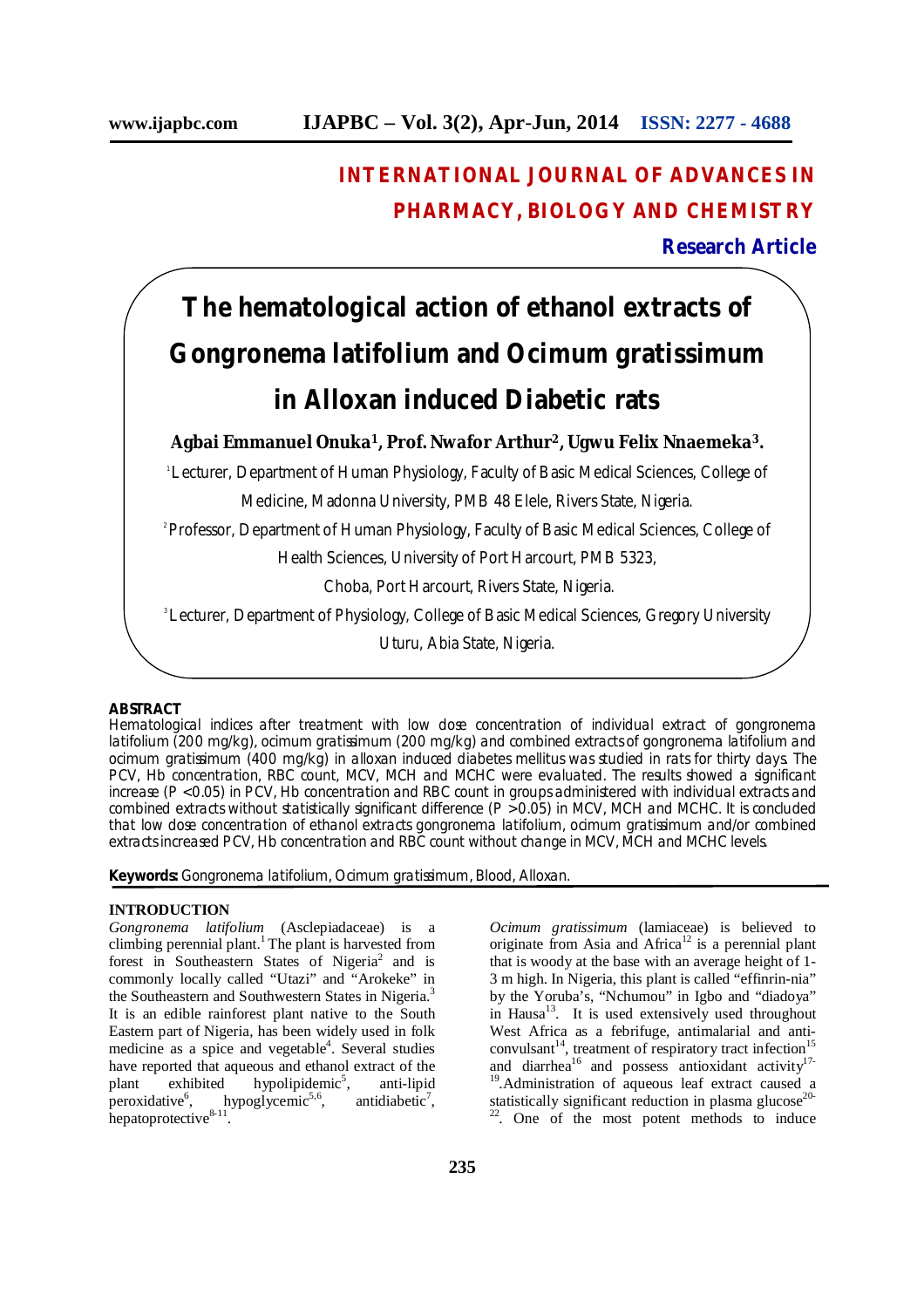experimental diabetes mellitus is chemical induction by alloxan<sup>23</sup>. It is a well known diabetogenic agent that is used to induce type-I diabetes in experimental animals<sup>24</sup>. Although diabetic condition produces alteration in hematological indices, there has been conflicting reports on the effects of *gongronema latifolium* and *ocimum gratissimum* on hematological indices in experimental rats<sup>25, 26</sup>. Thus we evaluated firstly the effect of these extracts on PCV, Hb concentration, RBC count, MCV, MCH and MCHC.

## **MATERIALS AND METHODS Animal models**

Twenty-five male albino wistar rats weighing (160- 250 g) were used in the study. The animals were obtained from the Animal House of Department of Pharmacology, College of Medicine and Health Sciences, University of Port Harcourt, Nigeria. They were kept under standard laboratory condition and fed with commercial Growers mesh (Top Feeds Ltd.) and water *ad libitum*. The animals were kept in plastic cages and allowed to acclimatize for 2 weeks. The rats were divided into five groups namely groups I, II, III, IV and V. Twenty overnight fasted rats from groups II, III, IV and V rats were made diabetic using single intraperitoneal injection (i.p.) of freshly prepared solution of alloxan monohydrate (100 mg/kg body weight) dissolved in physiological solution. The alloxanized rats were kept for two days with free access to food and water. The rats were fasted on the  $3<sup>rd</sup>$  day for 12 hours and their blood glucose levels were determined using Finetest glucometer and its corresponding strips. The rats that exhibited glucose level above 200 mg/dl were used for the study.

#### **Extraction of plant material**

*Gongronema latifolium* and *ocimum gratissimum*  were purchased from the local market in Elele, Rivers State. The fresh leaves were washed ad sundried for 7 days. The dried leaves were grounded into fine powder and packed separately. About 200 g of the fine powder of the two leaves each were extracted with 1000 ml of ethanol by cold maceration for 48 hours and filtered. The preparation was filtered using Whatman No. 1 filter paper and the filtrate was dried in a hot air oven to obtain the ethanol extract (100 g). This method was used in the extract of the two plants respectively. From the stock solution appropriate volumes were taken.

# **Study protocol**

The extracts of *ocimum gratissimum* and *gongronema latifolium* was administered twice daily by gavage. Group I (5 rats) were used as controls. Group II (5 rats) received food and water only. Group

III (5 rats) received 200 mg/kg of *ocimum gratissimum* extract. Group IV (5 rats) received 200 mg/kg of *gongronema latifolium* extract. Group V (5 rats) received 100 mg/kg of *ocimum gratissimum* and *gongronema latifolium* respectively.

#### **Blood sample collection and analysis**

Blood glucose level was monitored simultaneously as the administration of extract progressed throughout the duration of the experiment. At the end of the experiment, the rats were anaesthetized under chloroform and sacrificed. 5 ml of blood was collected via cardiac puncture from each rat and put into EDTA container. From the blood samples collected, red blood cell (RBC) count was done using the methods by Dacie and Lewis<sup>27</sup> and Antai et al<sup>28</sup> . Blood was diluted to 1:200 with Hayem's fluid which preserved the corpuscles and then counted with Neubauer counting chamber under a light<br>microscope. Sahli's hemoglobinometer was microscope. Sahli's hemoglobinometer was employed for estimation of hemoglobin (Hb) content of the blood while the packed cell volume (PCV) was done using the microhaematocrit method $2^7$ .

## **Calculation of mean corpuscular volume (MCV), mean corpuscular hemoglobin (MCH) and mean corpuscular hemoglobin concentration (MCHC).**

The different absolute values: mean corpuscular volume (MCV), mean corpuscular hemoglobin (MCH) and mean corpuscular hemoglobin concentration (MCHC) were calculated from values of RBC, PCV and Hb as follows: MCV ( $\mu$ m) = PCV (%) x 10/RBC count (x 10<sup>6</sup>/mm<sup>3</sup>) MCH  $(pg)$  = Hb (g/dl) x 10/RBC count (x 10<sup>6</sup>/mm<sup>3</sup>) MCHC (pg) = Hb (g/dl) x 100/PCV (%)

#### **Statistical analysis**

The data obtained was analyzed using the Statistical Package for Social Sciences (SPSS version 16.0 for windows). Analysis of variance (ANOVA) was used to compare means, and values were considered significant at  $P < 0.05$ .

#### **RESULTS**

Table 1 shows the blood glucose level before and after administration of alloxan induced diabetes mellitus. The experimental groups II, III, IV and V exhibited blood glucose levels  $(P < 0.05)$  above 200 mg/dl respectively. Table 2 shows that blood glucose level of groups III, IV and V was significantly reduced  $(P < 0.05)$  at the 3<sup>rd</sup> week of experiment compared to group II. There was significant difference ( $P < 0.05$ ) in the blood glucose at the 3<sup>rd</sup> week between group I compared to group III, IV and V respectively.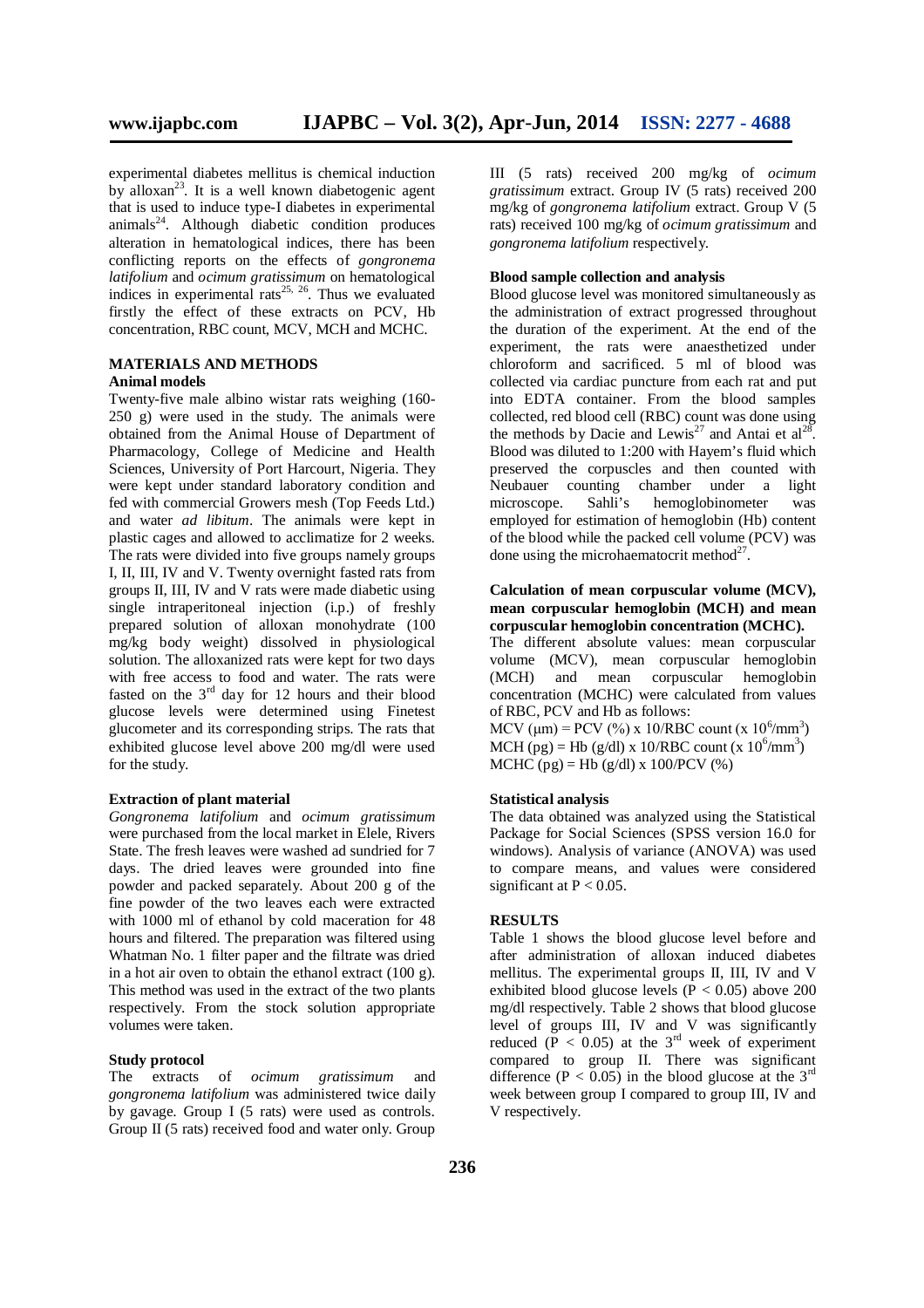## **Effect of with** *ocimum gratissimum* **(O. G) and**  *gongronema latifolium* **(G. L) on hematological parameters**

Table 3 shows the effect of *ocimum gratissimum* and *gongronema latifolium* extract on PCV, Hb, RBC, MCV, MCH and MCHC. The table shows that treatment of III, IV and V respectively caused a significant increase  $(P < 0.05)$  in PCV, Hb, RBC, MCV, MCH and MCHC levels compared to group II. There was no significant difference in PCV, Hb, RBC, MCV, MCH and MCHC levels  $(P > 0.05)$ between group I compared with group III, IV and V respectively.

## **DISCUSSION**

The significant reduction in the blood glucose level after treatment with *ocimum gratissimum* and *gongronema latifolium* observed in this study agrees with previous reports in rats<sup>5, 6, 20-22, 29-31</sup>. This significant reduction in blood glucose may be due to the antidiabetic properties of individual extracts. Several studies have showed that *ocimum gratissimum* reduced blood glucose level in diabetic induced rats20-22 as well as *gongronema latifolium*  extract<sup>5, 6,29,30</sup>. The reduction in the blood glucose of group IV and V, although not statistically significant could explain the antidiabetic potency of *gongronema latifolium* extract. Udoh et al. <sup>31</sup> have reported insulin-like activity of *gongronema latifolium*. The phytochemical, polyphenol in *gongronema latifolium* has being reported to possess antidiabetic activity<sup>32</sup>. Therefore, it is credible to suggest that this antidiabetic activity (table 2) may be solely dependent on the activity of *gongronema latifolium* extract and to a lesser degree on the activity of *ocimum gratissimum*.

Result (table 3) revealed that 200 mg/kg of *ocimum gratissimum*, 200 mg/kg of *gongronema latifolium* and 400 mg/kg of both extracts significantly increased PCV, Hb concentration and RBC count. Conversely, several studies have shown that *ocimum gratissimum* extract significantly reduced hematological parameters $33$  and at high dose concentration<sup>34</sup>. As observed in the present study, the increase in these hematological parameters may be dose-related since at low dose (200mg/kg of *ocimum gratissimum*) these hematological parameters significantly increased. Studies have shown that low dose concentration of *ocimum gratissimum* extract,

increased RBC count in dose and duration-related<sup>35</sup>, increased PCV level, an effect dependent on  $sex^{36}$ and increased PCV level, Hb concentration and RBC count<sup>37</sup>. These reports are in corroboration with our result (table 3) suggesting that *ocimum gratissimum*  extract increased PCV level, Hb concentration and RBC count at low dose concentration. *Gongronema latifolium* extract (200mg/kg) significantly increased the levels on PCV, Hb and RBC count (table 3). These results obtained in the present study agree with early studies<sup>38</sup>, which reported increase in RBC count, PCV and Hb levels following administration of *gongronema latifolium* extract. This increase in these hematological parameters may be dose-related because data have showed that PCV and Hb levels were significantly increased at low dose concentration with little or no effect on the RBC  $count^{25}$ , whereas increased dose concentration of extract decreased RBC count, Hb and PCV levels $38-39$ . Insulin-induced hypoglycemia increased venous hematocrit and decreased plasma volume<sup>40</sup>. Reports have also suggested a direct action of insulin on erythroid progenitors, indicating that insulin stimulated the formation of colony forming uniterythroid and burst forming unit-erythroid<sup> $I_1$ </sup>, and directly stimulated the proliferation of the late stage of primitive erythroid progenitor cells and mature erythroid progenitor cells through the sharing of receptors<sup>42</sup>. Thus, it is credible to suggest that low dose concentration of *gongronema latifolium* extract increased RBC count, PCV and Hb levels which could be insulin-dependent. Thus it is not surprising in the present study that combined extract of *ocimum latifolium* and *gongronema latifolium* extracts increased the hematological parameters so much than individual extracts although not statistically significant. The levels of MCV, MCH and MCHC were unaltered at low dose concentration of *ocimum gratissimum* and *gongronema latifolium* extracts corroborating with earlier studies by Antai et al.<sup>25</sup> who reported that *gongronema* latifolium extract did not alter MCV, MCH and MCHC. Although studies<sup>38</sup> have showed that *gongronema latifolium* extract reduced MCH and MCHC in high dose groups. Therefore, it can be concluded that at low dose concentration, individual extract of *ocimum gratissimum* or/and *gongronema latifolium* extracts increased hematological parameters in alloxan induced diabetic rats.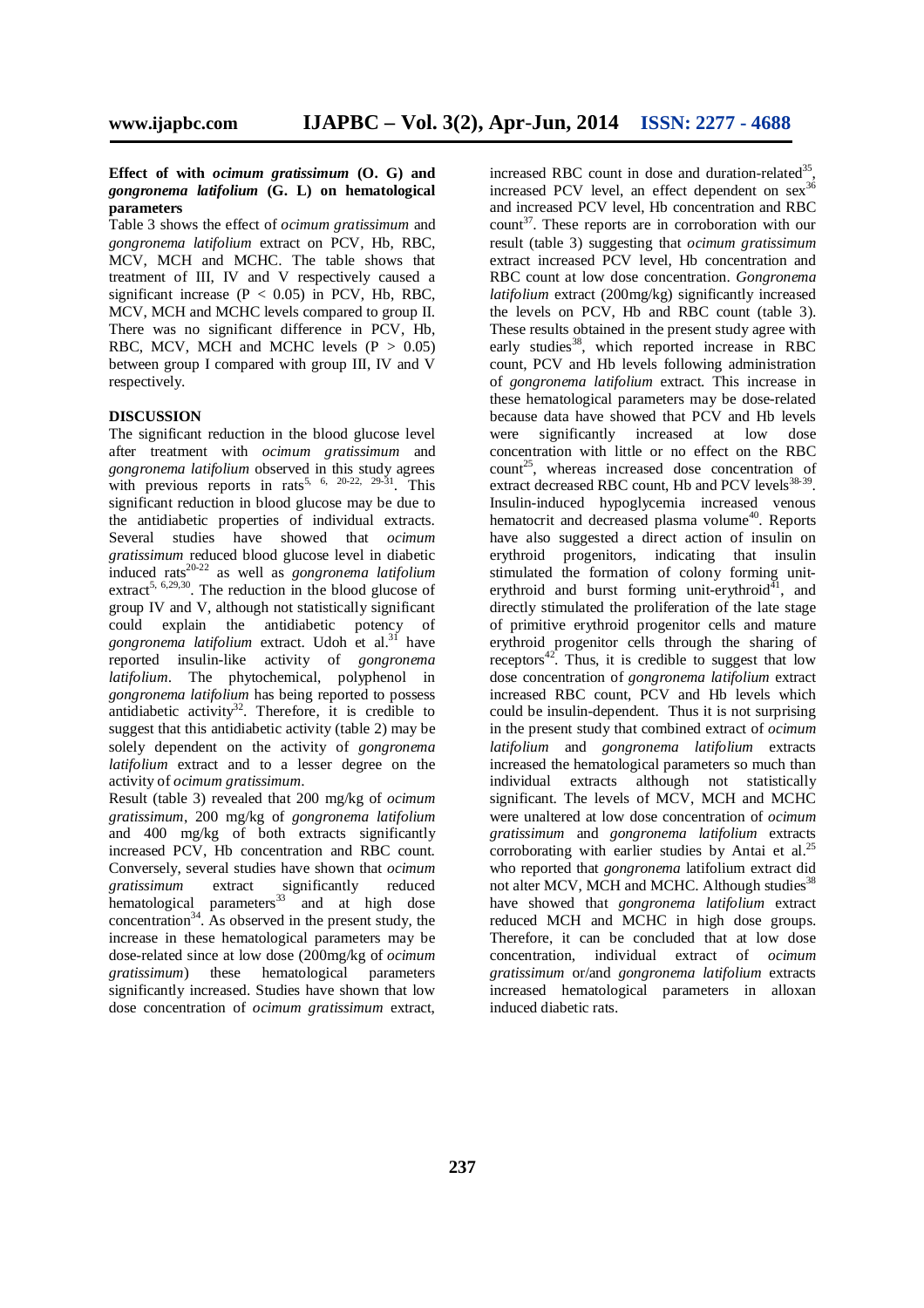**Table 1**

| Blood glucose level before and after administration of diabetes mellitus |                                                      |                                                   |  |  |  |  |
|--------------------------------------------------------------------------|------------------------------------------------------|---------------------------------------------------|--|--|--|--|
| <b>Groups</b>                                                            | Blood glucose before induction of diabetes $(mg/dl)$ | Blood glucose after induction of diabetes (mg/dl) |  |  |  |  |
| I Control                                                                | $77.25 \pm 8.70$                                     | $77.25 \pm 8.70$                                  |  |  |  |  |
| II Diabetic Control                                                      | $63.50 + 4.09$                                       | $245.50 + 20.99$                                  |  |  |  |  |
| III 200 $mg/kg$ O.G.                                                     | $78.75 + 6.66$                                       | $308.75 + 53.07$                                  |  |  |  |  |
| IV $200$ mg/kg G.L.                                                      | $86.25 + 2.56$                                       | $290.75 + 43.67$                                  |  |  |  |  |
| V 400mg/kg of $O.G + G.L$                                                | $78.25 + 3.61$                                       | $382.00 + 27.36$                                  |  |  |  |  |

**Table 2 Blood glucose level at different weeks and at the end of experiment after treatment with** *ocimum gratissimum*  **(O. G) and** *gongronema latifolium* **(G. L)**

| <b>Treatment groups</b>   | <b>Blood glucose level after</b><br>first week of treatment<br>(mg/dl) | Blood glucose level after<br>second week of treatment<br>(mg/dl) | Blood glucose level at the third<br>week of experiment<br>(mg/dl) |
|---------------------------|------------------------------------------------------------------------|------------------------------------------------------------------|-------------------------------------------------------------------|
| I Control                 | $69.50 + 4.21$                                                         | $79.25 + 2.29$                                                   | $72.50 + 2.02$                                                    |
| II Diabetic control       | $262.25 \pm 20.30^a$                                                   | $266.75 \pm 20.37^{\circ}$                                       | $284.00 \pm 32.88^{\circ}$                                        |
| III $200$ mg/kg O.G.      | $237.50 \pm 34.96^a$                                                   | $192.75 \pm 54.29^{ab}$                                          | $128.75 \pm 28.81^{ab}$                                           |
| IV $200$ mg/kg G.L.       | $250.25 \pm 41.96^a$                                                   | $142.75 \pm 23.48^{\text{ab}}$                                   | $96.75 + 7.44^{ab}$                                               |
| V 400 mg/kg of $O.G + GL$ | $283.50 \pm 40.47^{\circ}$                                             | $141.88 \pm 45.23^{ab}$                                          | $107.25 \pm 4.96^{ab}$                                            |

Data represented as mean + SEM;  $(^{a})$  P < 0.05 significant difference between control  $(^{b})$  P < 0.05 significant difference between diabetic control

| Table 3                                                                                                               |
|-----------------------------------------------------------------------------------------------------------------------|
| Some hematological parameters after treatment with <i>ocimum gratissimum</i> (O. G.) and <i>gongronema latifolium</i> |
| $(G, L)$ at the end of the experiment                                                                                 |

| <b>Parameters</b> | <b>I</b> Control | II Diabetic control      | III 200 $mg/kg$ of O.G         | IV 200mg/kg of G.L       | V 400mg/kg of $O.G +$    |
|-------------------|------------------|--------------------------|--------------------------------|--------------------------|--------------------------|
|                   |                  |                          |                                |                          | G.L                      |
| $PCV$ $(\% )$     | $34.25 \pm 0.85$ | $24.25 + 2.53^{\circ}$   | $38.00 \pm 0.41$ <sup>ab</sup> | $38.50 \pm 0.65^{ab}$    | $39.50 \pm 0.65^{ab}$    |
| Hb(g/dl)          | $11.38 \pm 0.19$ | $5.93 \pm 0.70^a$        | $12.30 \pm 0.17^{ab}$          | $12.70 \pm 0.13^{ab}$    | $13.23 \pm 0.13^{ab}$    |
| RBC(x)            | $5.56 \pm 0.03$  | $2.08 + 0.61^a$          | $6.30 \pm 0.04^{ab}$           | $6.65 \pm 0.11^{ab}$     | $6.82 + 0.06^{ab}$       |
| $10^6$ /cubic mm) |                  |                          |                                |                          |                          |
| $MCV$ (pg/cell)   | $61.43 \pm 1.38$ | $43.04 + 2.24^{\circ}$   | $60.35 \pm 0.48^b$             | $57.98 \pm 1.85^{\circ}$ | $58.78 \pm 0.11^{\circ}$ |
| $MCH$ (pg/cell)   | $20.30 \pm 0.24$ | $17.50 \pm 1.04^{\circ}$ | $19.53 \pm 0.18^b$             | $19.13 \pm 0.49^b$       | $18.98 \pm 0.19^b$       |
| MCHC              | $32.85 + 0.40$   | $18.50 + 2.95^{\circ}$   | $32.45 + 0.54^b$               | $33.18 + 0.12^b$         | $32.25 \pm 0.10^6$       |
| (mg/cell)         |                  |                          |                                |                          |                          |

Data represented as mean + SEM;  $(^{a})$  P < 0.05 significant difference between normal control  $(^{b})$  P < 0.05 significant difference between diabetic control,

#### **References**

- 1. Okafor JC, Ejiofor MAU. Strategies for enhancement of utilization of potential woody forest species of Southeastern Nigeria. The biodiversity of African plant. Kluwe, The Netherlands, 1996;pp 684-695
- 2. Okafor JC. Conservation and the use of traditional vegetables from woody forest species in Southeastern Nigeria. In the International Plant Genetic Resources Institute Workshop on Genetic Resource of Traditional vegetables in Africa Conservation and Use. ICRAF-HQ, Nairobi, Kenya, 1995.
- 3. Hutchinson J. The families of flowering plants. 1973;408-409. Oxford at the Clarendon Press.
- 4. Morebise O, Fafunso MA, Makinde JM, Olajide OA, Awe EO. Anti-inflammatory property of the leaves of gongronema latifolium. Phytother Res. 2002;16:75-77.
- 5. Ugochukwu NH, Babady NE. Antihyperglycemic effect of aqueous and ethanolic extracts of

gongronema latifolium leaves on glucose and glycogen metabolism in liver of normal and streptozotocin-induced diabetic rats. Life Science, 2003; 73(15): 1925-1938.

- 6. Nwanjo HU, Okafor MC, Eze GO. Anti-lipid peroxidative activity of gongronema latifolium in streptozotocin induced diabetic rats. Nig J Physiol Sci. 2006;21(1-2):61-65.
- 7. Atangwho IJ, Ebong PE, Eyong EU, William IO, Eteng MU, Eyong GE. Comparative chemical composition of leaves of some antidiabetic medicinal plants: Azadirachta indica, vernonia amygdalina and gongronema latifolium. Afr J Biotechnol. 2009;8(18):4685-4689.
- 8. Chaudan CK, Nanivadekar SA, Billimoria FR. Effect of a herbal hepatoprotective product on drug metabolism in patients of cirrhosis and hepatic enzyme function in experimental liver damage. Indian J Pharmacol. 1992;24:107-110.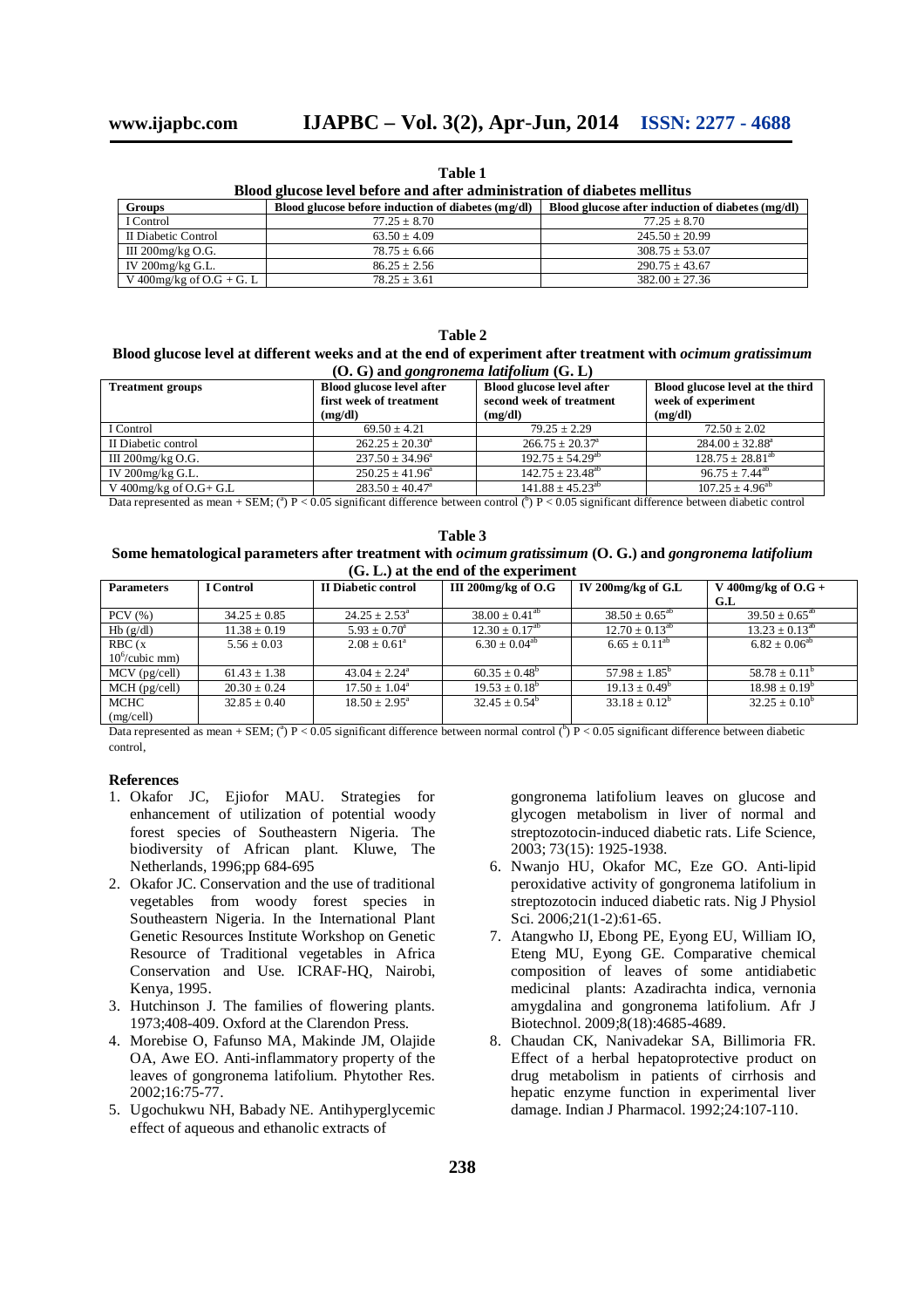- 9. Edet EE, Akpanabiatu MI, Eno AE, Umoh IB, Itam EH. Effect of gongronema latifolium crude leaf extraction on some cardiac enzymes of alloxan induced diabetic rats. Afr J Biochem Res. 2009;3(11):366-369.
- 10. Nnodim JK, Emejulu A, Amaechi A, Nwosunjoku EE. Influence of xylopia aethiopica fruits on some hematological and biochemical profile. Al Ameen J Med Sci. 2011;4(2):191-196.
- 11. Aribal-Kocaturk P, Kavas GO, Buyukkageini DI. Pretreatment effect of resveratrol on streptozotocin induced diabetes in rats. Biol Trace Elem Res. 2007;118(3):244-249
- 12. Sulistiarini DL. Ocimum gratissimum Linn. In: Plant resources of Southeast Asia. No 19: Essential oil plants. Oyen PA and XD Nguyen (Eds). Prosea foundation, Bogor, Indonesia, 1999;140-142.
- 13. Ephraim KD, Jacks TW, Sodipo OA. Histopathological studies on the toxicity of ocimum gratissimum leaves on some organ of rabbit. Afr J Biomed Res. 2003;6:21-25.
- 14. Ezekwesili CN, Achiewu SC, Aniena MI. Studies of species of food value in the Southeastern States of Nigeria. J Afr Med Plants, 2004;18:135-139.
- 15. Lasisi AO, Ajuwon AJ. Beliefs and perception of ear, nose and throat-related condition among residents of a traditional community in Ibadan, Nigeria. Afr J Med Med Sci. 2002;31:45-48.
- 16. Obuekwe IF, Obuekwe IC. Indigenous methods used for the management of diarrhea in an urban community in Edo State, Nigeria. J Med Biomed Res. 2002;1:7-14.
- 17. Akinmoladun AC, Ibukun EO, Afor E, Obutor EM, Farombi EO. Phytochemical constituents and antioxidant activity of extract from the leaves of ocimum gratissimum. Sci Res Essay, 2007;2:163- 166.
- 18. Odukoya OA, Ilori OO, Sofidiya MO, Aniunoh OA, Lawal BM, Tade IO. Antoxidant activity of Nigerian dietary species. Elect J Environ Agric Food Chem. 2005;4:108-1093
- 19. Apirioku JS, Obianime AW. Antioxidant activity of aqueous crude extract of ocimum gratissimum Linn. leaf onbasal and cadmium induced serum levels of phosphatases in male guinea pig. JASEM, 2008;12:33-39.
- 20. Egesie UG, Adelaiye AB, Ibu JO, Egesie OJ. Safety and hypoglycemic properties of aqueous extract of ocimum gratissimum in streptozotocin induced diabetic rats. Niger. J. Physiol. Sci., 2006; 21(1-2): 31-35.
- 21. Agbai EO, Njoku GO, Moungbegna PPE, Ofoego UC. Methanolic extract of vernonia amygdalina del. and ocimum gratissimum improved liver function in streptozotocin-induced diabetic wistar

rats. Journal of Medical and Applied Biosciences, 2012;4:30-41.

- 22. Agbai EO, Ofoego UC, Nwodo FN, Nwanegwo OC. Synergistic effect of vernonia amygdalina and ocimum gratissimum on kidney function in streptozotocin induced diabetic wistar rats in comparison with insulin. Journal of Medical and Applied Biosciences, 2013;5(1):116-131.
- 23. Etuk EU. Animals model for studying diabetes mellitus. Agr Biol J N Am. 2010;1:130-134.
- 24. Viana GS, Medeiros AC, Lacerda AM, Leal LK, Vale TG, Matos FJ. Hypoglycemic and antilipaemic effects of the aqueous extract from cissus sicyoides. BMC Pharmacol. 2004;8:4-9 .
- 25. Antai AB, Ofem OE, Ikpi DE, Ukafia S, Agiang EA. (2009). Phytochemistry and some hematological changes following oral administration of ethanolic root extract of gongronema latifolium in rats. Niger. J. Physiol. Sci. 2009; 24(1):79-83.
- 26. Obianime AW, Aprioku JS, Esomonu C. The effect of aqueous ocimum gratissimum leaf extract on some biochemical and hematological parameters in male mice. Asian Journal of Biological Sciences, 2011; 1996-3351.
- 27. Dacie JV, Lewis SM. Practical hematology. 11<sup>th</sup> ed, Longman Group. Ltd. Hong Kong. 2001, Pp. 11-17.
- 28. Antai AB, Ofem OE, Ikpi DE, Ukafia S, Agiang EA. (2009). Phytochemistry and some hematological changes following oral administration of ethanolic root extract of gongronema latifolium in rats. Niger. J. Physiol. Sci. 2009: 24(1):79-83.
- 29. Ugochukwu NH, Babady NE. Antioxidant effects of gongronema latifolium in hepatocytes of rat models of non-insulin dependent diabetes mellitus. Fitoterapia, 2002; 73(7-8):612-618.
- 30. Oshinubi RA, Emeke PM, Awodele O. The effect of ethanolic stem extract of gongronema latifolium on blood glucose of normal and alloxan induced diabetic rabbits. Nigerian Journal of Health and Biomedical Sciences, 2006;5(2):39- 44.
- 31. Udoh FV, Eshiet GA, Akpan JO, Edu FE. Hypoglycemic effect of gongronema latifolium extracts in rats. Journal of Natural Sciences Research, 2013; 3(5):2224-3186.
- 32. Khunti K, Davies MJ. Diabetes prevention: NICE opportunity for implementing programmes in the real world setting. Diabetic Medicine, 2013;  $30(1):1-2.$
- 33. Obaji NW, Egwurugwu JN, Uche BI, Nwafor A, Ufearo CJ, Uchefuna RC, Nwaorah DC, Adiembo OM, Olorunfemi OJ. Effects of ocimum